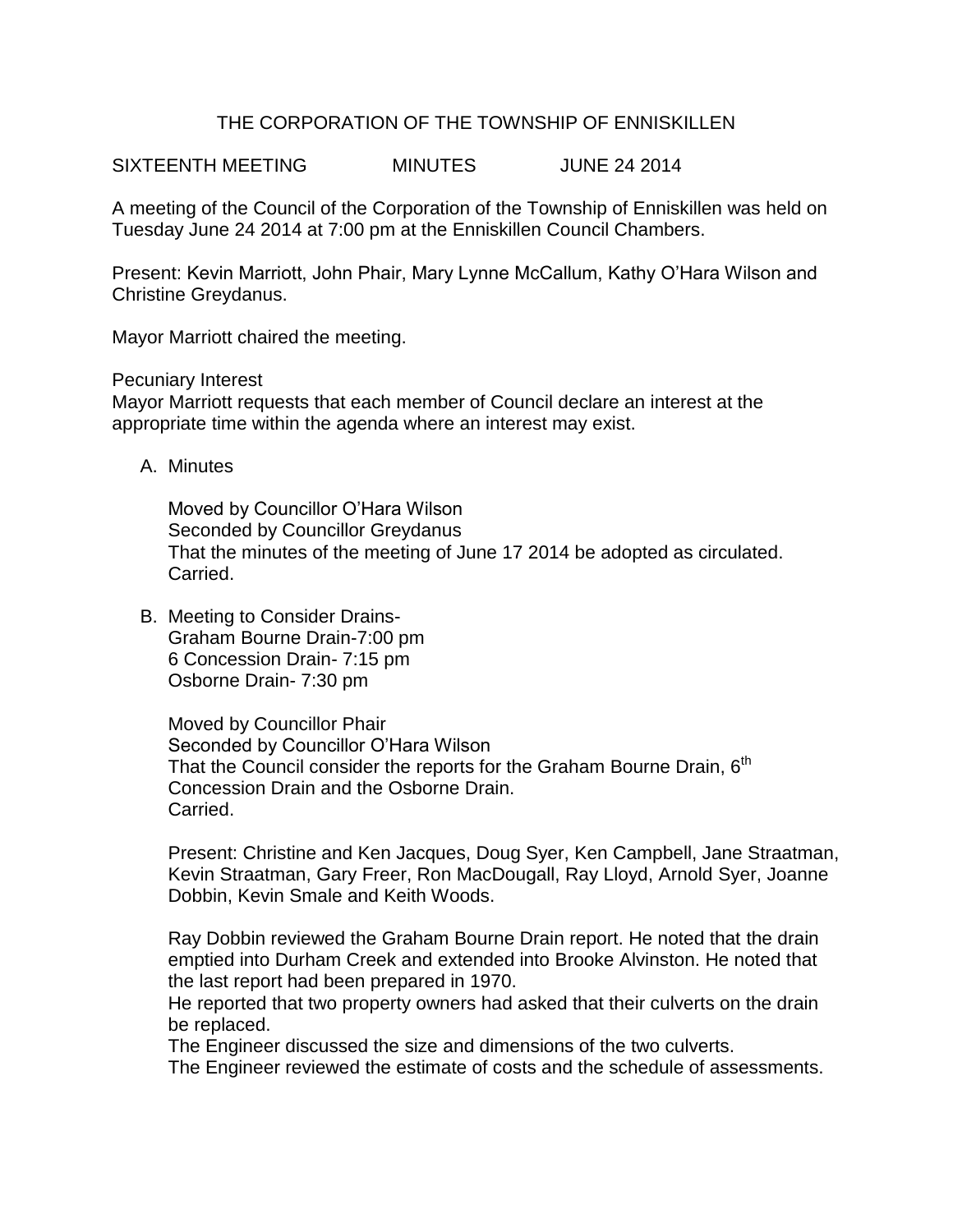#### SIXTEENTH MEETING 2 JUNE 24 2014

The Engineer reported that questions had been raised in regards to the drainage area of the Jacques and the Clark properties. He reported that he would review the drainage areas and make recommendations to alter the estimated assessments.

The Engineer reported that there would be no change in the grade on the drain.

Ken Campbell questioned about the width of the drain culverts. He noted that a higher percentage of the costs should be paid by the property owners.

The Engineer reported that over time the width of culverts had been increased due to the changes in the size of farm equipment.

Jane Straatman requested that the width of one of their culverts be widened. The Engineer reported that the work could be done but 100% of the increased costs would be borne by the property owner.

Jane Straatman requested that the Engineer review the culvert diameter shown for her properties in the report to ensure they were correct.

Moved by Councillor McCallum Seconded by Councillor Phair That first and second reading be given to Bylaw 27 of 2014 the Graham Bourne Drain. Carried.

The Clerk noted that notices for Court of Revision would be forwarded once the amended schedule of assessment had been received from the Engineer.

6<sup>th</sup> Concession Drain Report

Mr. Dobbin reviewed the history and location of the  $6<sup>th</sup>$  Concession Drain. He noted that the most recent report in 1972 had been prepared to move the drain off the road allowance. The Engineer noted that site meetings had taken place to discuss the replacement of culverts on the drain. He reported that 20 culverts were proposed to be replaced. He reviewed the cost estimates for the drain. It was noted that the schedule of assessment would need to be modified as one property was listed incorrectly in the farm assessed group in the report.

The Engineer reported that if property owners wanted to replace additional culverts he could incorporate the work in the project.

Moved by Councillor Greydanus Seconded by Councillor O'Hara Wilson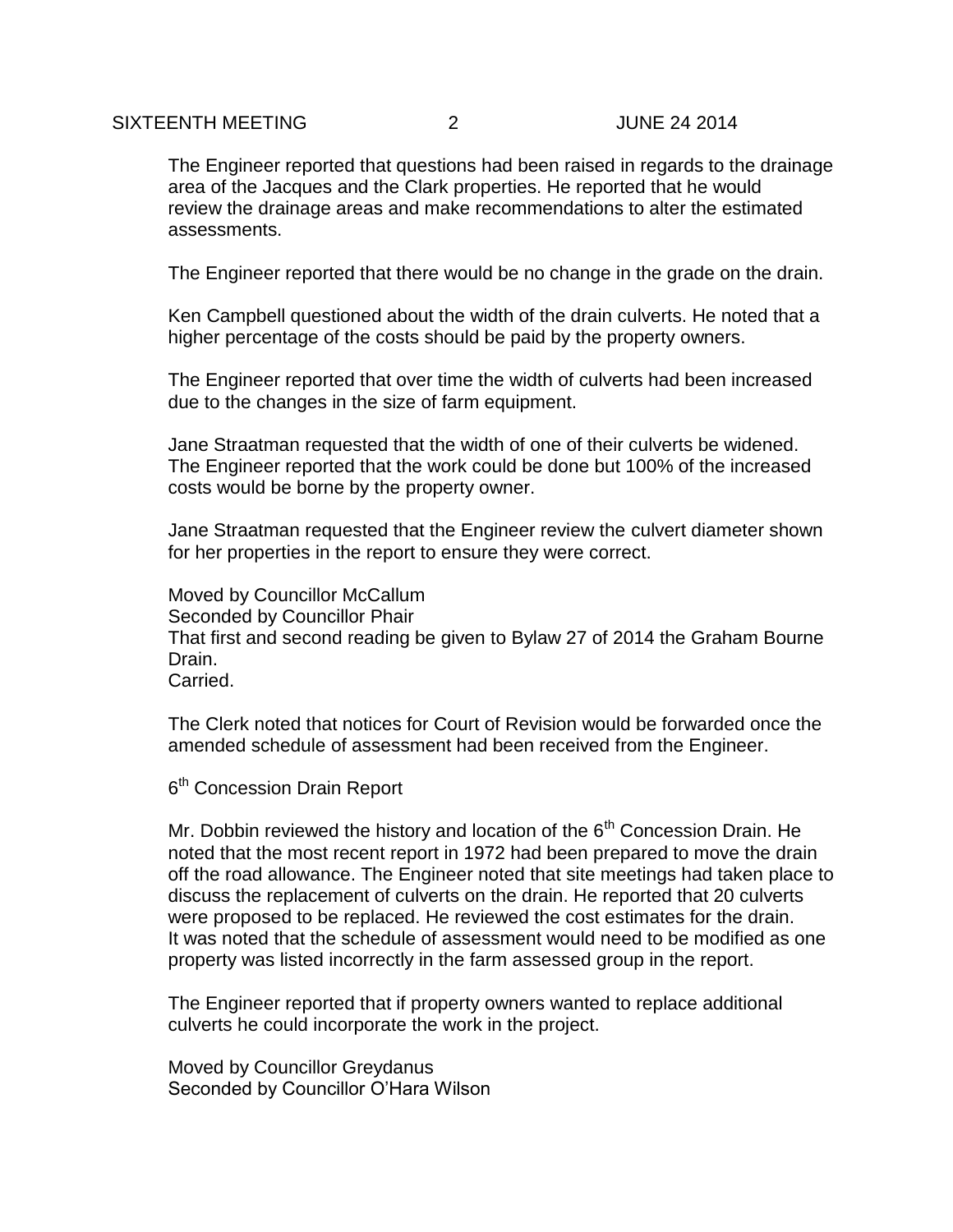That first and second reading be given to Bylaw 43 of 2014 the  $6<sup>th</sup>$  Concession Drain. Carried.

Ray Lloyd questioned his total cost on the project. The Engineer reported that the second schedule in the report had been provided to be used as a maintenance schedule if clean out of the drain was required in the future.

## Osborne Drain

Ray Dobbin reviewed the report noting that the last report on the drain was prepared in 1979 for the purpose of placing tile in the open portion of one farm at the head of the drain. He noted that when the drain had been cleaned that the new report had been requested in that the old report did not have an accurate maintenance schedule. Mr. Dobbin reported that culverts had been found to need replacement. He noted that the report as prepared provided for the replacement of 6 culverts.

Keith Woods reported that a culvert at the east side of his property should be removed and not replaced. He noted that the tile drain had been extended to the west of the culvert. He noted that the steel culvert end for the tile portion of the drain needed to be replaced.

Arnold Syer noted that he would be prepared to have rip rap placed on his culvert rather than blocks to reduce the overall cost. The Engineer reported that the report provided the opportunity to alter the end wall material. The Engineer reported that he would tender the work with both types of headwalls.

Moved by Councillor Phair Seconded by Councillor McCallum That first and second reading be given to Bylaw 44 of 2014 the Osborne Drain. Carried.

It was noted that the notices would be circulated for the Court of Revision once an amended schedule was prepared.

The Engineer reported that he planned to close the tenders on the construction of the drain prior to the Court of Revision.

### D. Correspondence for information

- 1. Union Gas Ontario Energy Board application for liquefied natural gas rates
- 2. Lambton Farm Safety Association minutes
- 3. AMO Delegation Notice
- 4. Ontario wind turbines lower US property values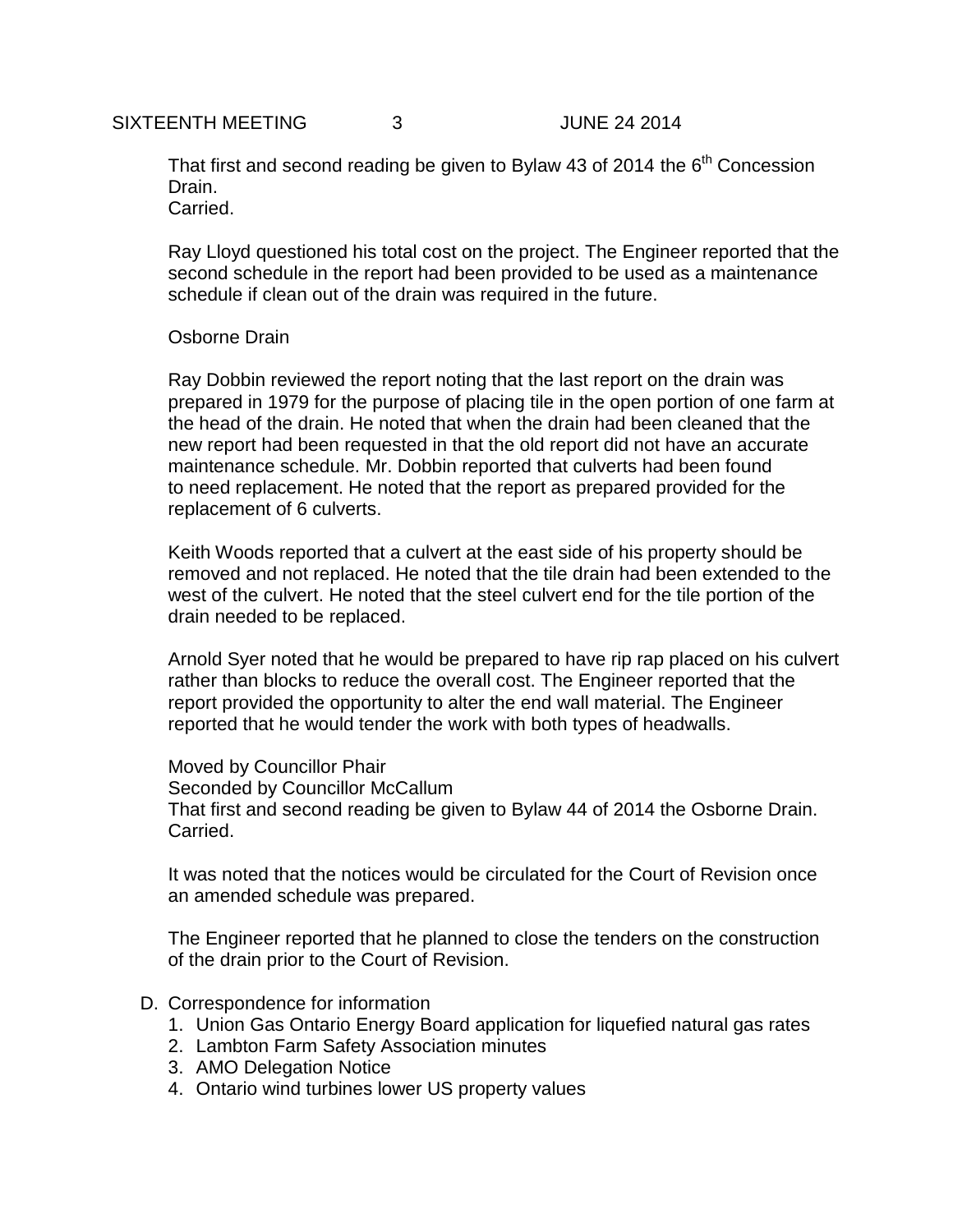Moved by Councillor Phair Seconded by Councillor Greydanus That correspondence items 1-4 be received and filed. Carried.

- E. Correspondence requiring motions
- F. Accounts

Moved by Councillor McCallum Seconded by Councillor O'Hara Wilson That the accounts be paid as circulated: Cheque: 7265-7273: \$ 145,697.76 Cheque: 7274-7285: \$ 7653.60 **Carried** 

- G. Bylaws
	- 1. Bylaw 22 of 2014 Tile Yard Road Drain third reading
	- 2. Bylaw 42 of 2014 Confirmation Bylaw

Moved by Councillor Greydanus Seconded by Councillor McCallum That first and second reading be given to Bylaw 42 of 2014 a Confirmation Bylaw. Carried.

Moved By Councillor Phair Seconded by Councillor O'Hara Wilson That third and final reading be given to Bylaw 22 and 42 of 2014. Carried.

- H. Other Business
	- 1. Municipal Energy Plan

Councillor O'Hara Wilson questioned the 2011 greenhouse gas intensity factor in the report. The Clerk reported that a response would be provided.

Moved by Councillor O'Hara Wilson Seconded by Councillor McCallum That the Council of the Township of Enniskillen adopt the energy plan circulated. Carried.